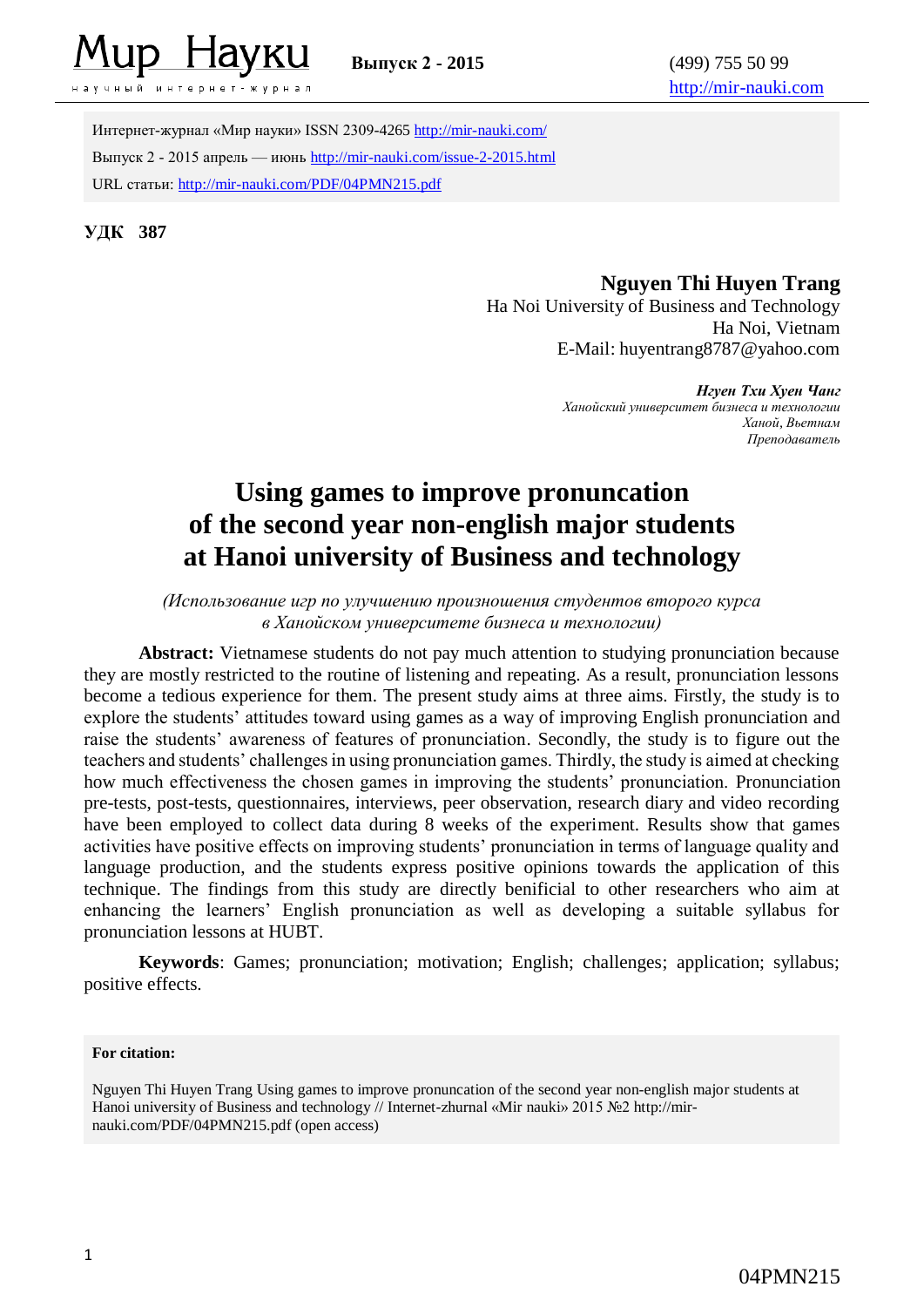lup Havku

научный интернет-журнал

[http://mir-nauki.com](http://mir-nauki.com/)

Correct pronunciation is a basis for efficient communication in English. However, at Ha Noi University of Business and Technology (HUBT), it is very difficult for the second-year non-major students to pronounce English effectively. The researcher believes that there are some reasons for students' English pronunciation weaknesses and the most important reason is that students lack motivation in pronunciation lessons. When teaching pronunciation, the researcher found that students show little or no interest in pronunciation lessons. As a result, there is a lack of opportunities for the students to practise pronunciation. When being asked, many students said that they wanted to practise pronunciation with more interesting methods and teaching aids from the teachers so that they could be motivated to join in English pronunciation lessons.

From teaching experience of the researcher and other teachers of English, the students' lack of motivation is believed to be a very important factor that causes weaknesses of English speaking skills of the second-year non-major English students at HUBT. Considerable work has also shown that motivation and positive are closely related to the success of the students in the second language learning<sup>1</sup>. With the use of games, the teacher can create various contexts in which students have to use the language to communicate, exchange information and express their own opinions<sup>2</sup>. Mora & Lopera  $(2001)^3$  stated that "games and fun activities have always been one of everybody's favorite things to do in a class, both for teachers and students".

In recent years, within the language learning field, a lot of attention has been given to the application of pronunciation activities in language teaching and learning. Carolyn Aufderhaar (2004)<sup>4</sup> put the focus of the study on using authentic aural text to contextualize teaching pronunciation. Therefore, Aufderhaar used poetry, radio theater, and short stories to supplement a pronunciation course curriculum. Yangklang (2006)<sup>5</sup> conducted a study in improving English final, pronunciation through the Computer-Assisted Instruction (CAI) program. Annu Paganus co-author (2006)<sup>6</sup> utilized the Vowel Game which an application using vowel charts in order to help the user train to pronounce vowels. The vowel game used visualization method that symbolizes the vocal tract.

In Vietnamese context, Luu Trong Tuan  $(2010)^7$  made proper uses of three application softwares for learning English pronunciation: Pronunciation Power 1, Pronunciation Power 2 and Lose Your Accent in 28 Days (LYA28). These selected applications were very useful for teaching aspects of pronunciation and which made the study trustworthy. In this study, minimal pairs were selected as a means to solve pronunciation problems facing the first-year students in acquiring English discrete sounds basically at word level.

Reviewing those above previous researches, the researcher finds that all those studies above share the same conclusion that the greatest benefits of games is to motivate students in pronunciation activities. Games can help make a significant progress in students' pronunciation if they are used scientifically and effectively.

1

<sup>&</sup>lt;sup>1</sup> Lightbown.M.P & Spada, N(Eds). How languages are learnt. Oxford: Oxford University Press, 1999.

<sup>&</sup>lt;sup>2</sup> Wright A., Betteridge D., & Buckby M. Games for language learning. Cambridge: Cambridge University Press, 1984.

<sup>&</sup>lt;sup>3</sup> Mora R.A., Lopera M.C. Games in the classroom: More than just having fun. HOW, A Colombian Journal for Teachers of English №8, 2001, рр.75-82.

<sup>4</sup> Aufderhaar C. Learner Views of Using Authentic Audio to Aid Pronunciation: You Can Just Grab Some Feelings// TESOL Quarterly, 38(4), 2004, рр.735-746.

<sup>5</sup> Yangklang W. Improving English final//Pronunciation of Thai students through computer-assisted instruction program master of English Language Studies Suranaree University of Technology, 2006.

<sup>6</sup> Paganus, A., Mikkonen, V.-P., Mäntylä, T., Nuuttila, S., Isoaho, J., Aaltonen, O., & Salakoski, T. The Vowel Game: Continuous Real-Time Visualization for Pronunciation Learning with Vowel Charts// [FinTAL, 2006](http://dblp.uni-trier.de/db/conf/fintal/fintal2006.html#PaganusMMNIAS06), pp.696-703.

 $^7$  Tuan L.T. Teaching English Discrete Sounds through Minimal Pairs Journal of Language Teaching and Research, 1(5), 2010, pp.540-561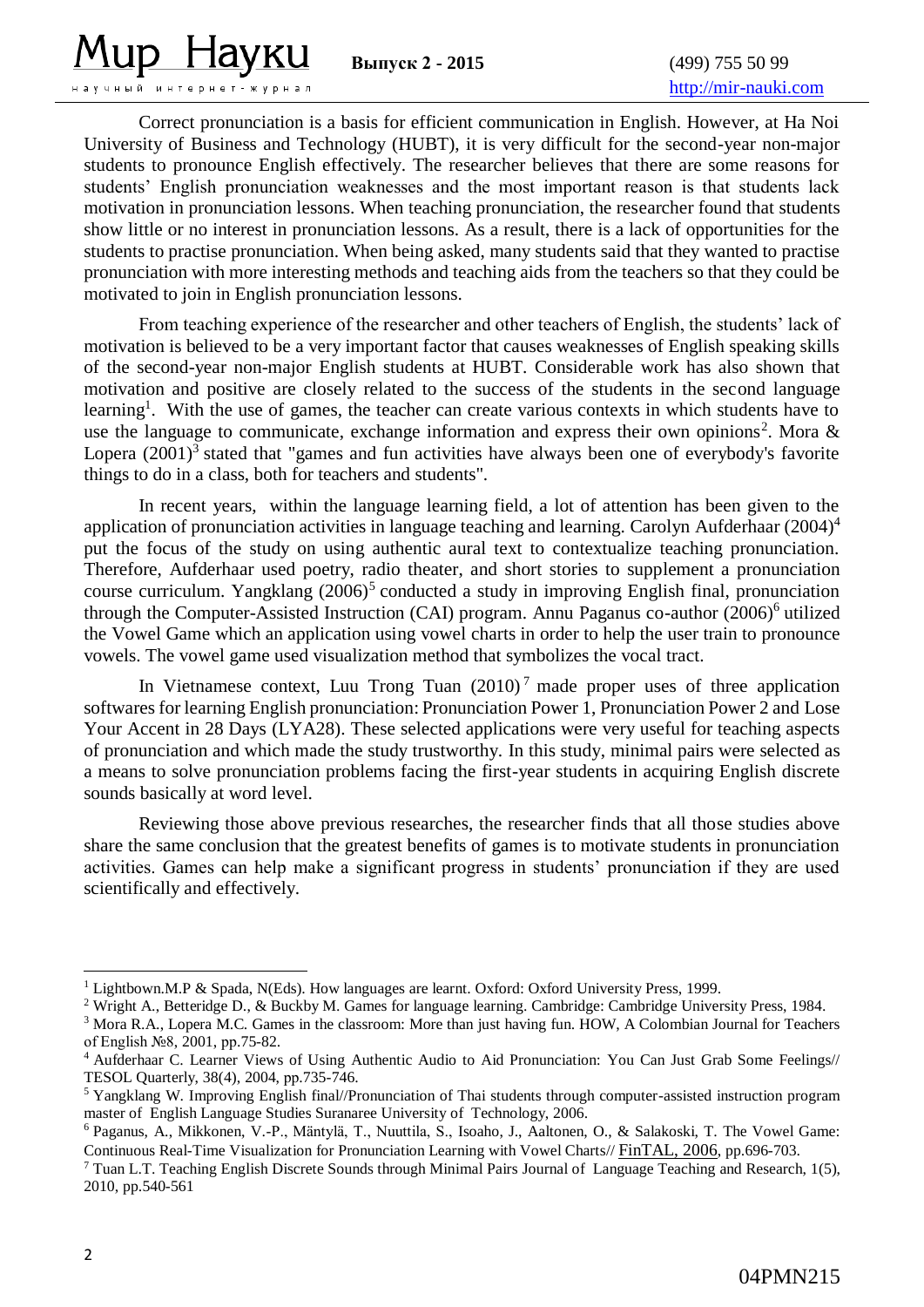lup Havku

.<br>научный интернет–журнал

**Research questions.** The following research questions guide the present study:

- What are the students' attitudes towards using games as a way of improving English pronunciation?
- What are the challenges for using games in English pronunciation lessons?

**Methodology.** In conducting the present study, the combination of qualitative and quantitative approaches was adopted. According to Tashakkori and Teddlie  $(1998)^8$ , the combination of qualitative and quantitative approaches is considered mixed methods. In addition, Creswell (2005)<sup>9</sup> emphasized a mixed method research as a research in which the researcher uses the qualitative paradigm for one phase of a research study and the quantitative research paradigm for another in order to understand a research problem more completely.

Mixed method can provide a deep understanding of research problem for the researcher. Mixed methods enable the researcher to be free in using all methods to deal with a research problem. Also, it does assist the researcher to address problems in numerical and wording forms, combine inductive and deductive thinking, and employ skills in observing people as well as recording behaviors.

Because of these above-mentioned advantages of mixed methods, I decided to choose mixed method to conduct the research on teaching English pronunciation through games.

- *Participants:* The population of the study consists of 2 teachers of English, 2 native English teachers from English department and 30 second-year students of Accounting aged from 19 to 20. The students are studying English as a foreign language and a compulsory subject of the course and most of their English proficiency is at the elementary level.
- *Data collection instruments:* In order to get necessary information for the study, the researcher used some following instruments:

1) Questionnaire: Cárdenas  $(2006)^{10}$  stated that questionnaires can be used to elicit many different kinds of data. I used questionnaires to inquire into people's knowledge, opinions, ideas and experiences. For that reason, I thought questionnaire was a useful instrument for collecting data.

2) Interview: Interview is one of effective ways to collect qualitative information. According to Kvale  $(1996)^{11}$ , the major task in interviewing is to understand the meaning of what the interviewees say. This method allows the participants to explain what is important and necessary. Moreover, it not only brings flexibility to the researcher but also helps him or her to ensure questions are understood and explored. However, the interviewees don't always talk truthfully and this method is quite timeconsuming in doing and analysis. In addition, this method is more dependent on attitudes and personality of interviewer.

3) Peer observation: Observation is to help teachers recognize their strong and weak points in teaching English pronunciation through games. Peer observation plays an important and useful role in the process of gathering data within an action research cycle. It is very useful to make an evaluation of your teaching but it is not very feasible while you are in the process of teaching the class.

<sup>1</sup> <sup>8</sup> Tashakkori A, Teddlie C. Handbook of mixed methods in social and behavioral research. Thousand Oaks, CA: sage, 1998.

<sup>9</sup> Creswell J.W. Educational research: Planning, conducting, and evaluating quantitative and qualitative research (2nd ed.). Upper Saddle River, NJ: Pearson Education, 2005.

<sup>&</sup>lt;sup>10</sup> Cárdenas, M. L. Uses of interviews and questionnaires [Handout]. Classroom research andinnovation. PFPD "Red PROFILE". Bogotá: Universidad Nacional de Colombia. Mimeo, August 12, 2006.

<sup>&</sup>lt;sup>11</sup> Kvale, Steinar. Interviews An Introduction to Qualitative Research Interviewing, Sage Publications, 1996.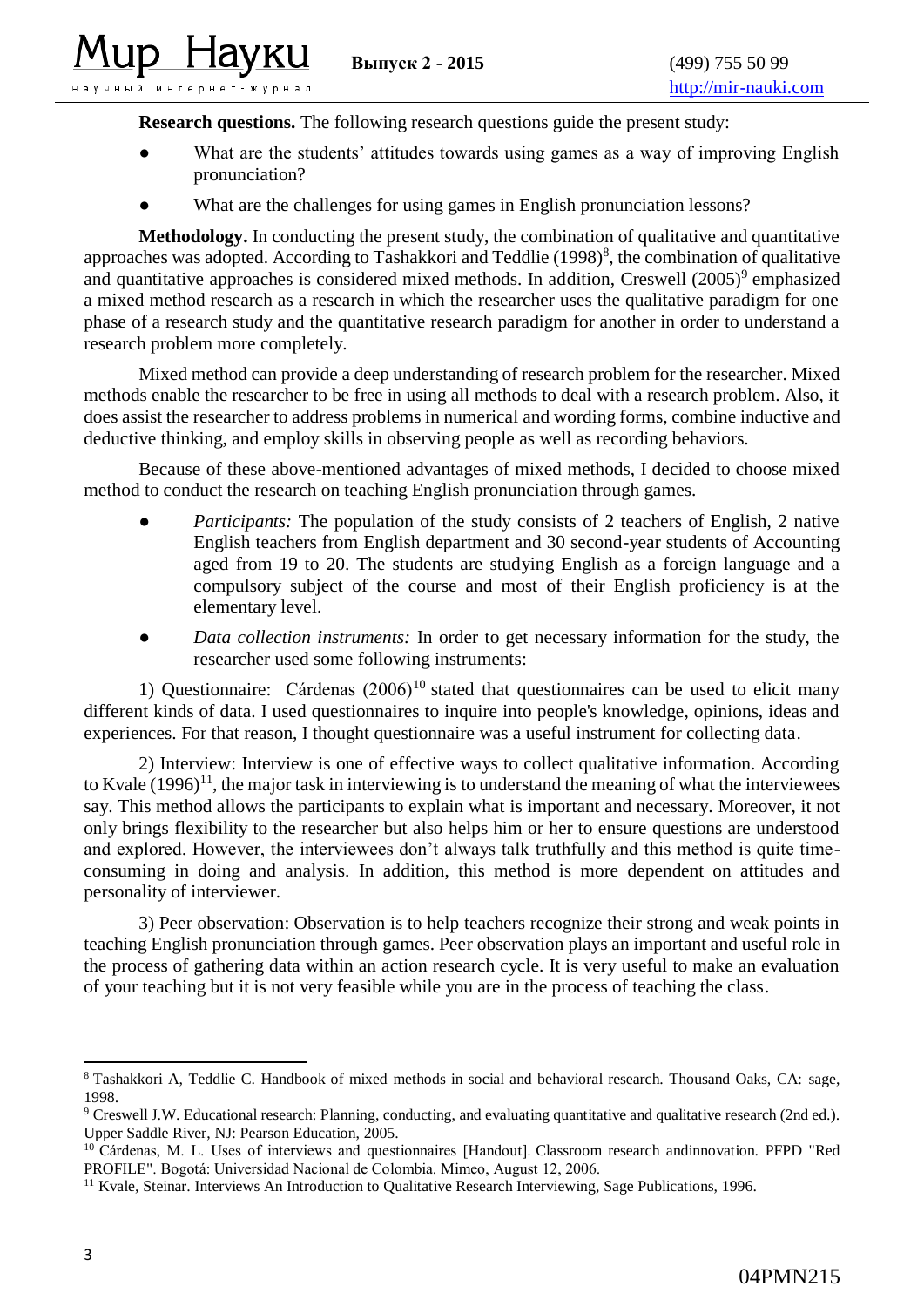4) Research diary: In this study, writing research diary was employed to help the teacher to note down the difficulties that he and his students had when using games in pronunciation lessons.

 5) Video recording: Recording was carried out at two pronunciation tests and at the students' interview. Recording at two pronunciation tests helped the teacher of English and two native English teachers to analyze the student's English pronunciation exactly.

**Result of the study.** After collecting data from pre/post-test, questionnaire, interview, peer observation and video recording, some findings and results that were useful for teaching and learning pronunciation are summarized and presented in three themes:

1) Student's attitudes. Results from questionnaires:

up Havku

.<br>научный интернет-журнал

**●** *Question 1. Did you find learning pronunciation through games interesting? Why/ Why not?*. The majority of students (85%) agreed it was interesting and effective to learn pronunciation through than the traditional way that they were usually exposed to. Some other students (15%) said that they felt more confident to improve their speaking skills as well as communicate with their friends by pronunciation games. This is also shared by Yangklang  $(2006)^{12}$ : "Many students said that they felt more confident in pronouncing, sound since they had a lot of opportunities to practice their pronunciation".

*Question 2. Did you like pronunciation games given by your teacher during pronunciation lessons?* Please circle the item which shows your opinion.

- a) I liked them very much b) Yes, they were  $OK$
- c) I didn't like them at all  $\qquad$  d) I had no idea



*Graphic 1. The students' attitudes towards pronunciation games* 

Overall, Most of the students showed pleasant feelings and positive attitudes towards learning pronunciation through games. Almost all of the students (85%) picked up choice "a" because they liked the funny atmosphere, the competitiveness and the motivation that games brought to the classroom. There were a small number of students choosing "b" and "c" with 7% and 6% respectively. The percentage of students choosing "d" was very low (2%).

<sup>1</sup> <sup>12</sup> *See also Yangklang (2006).*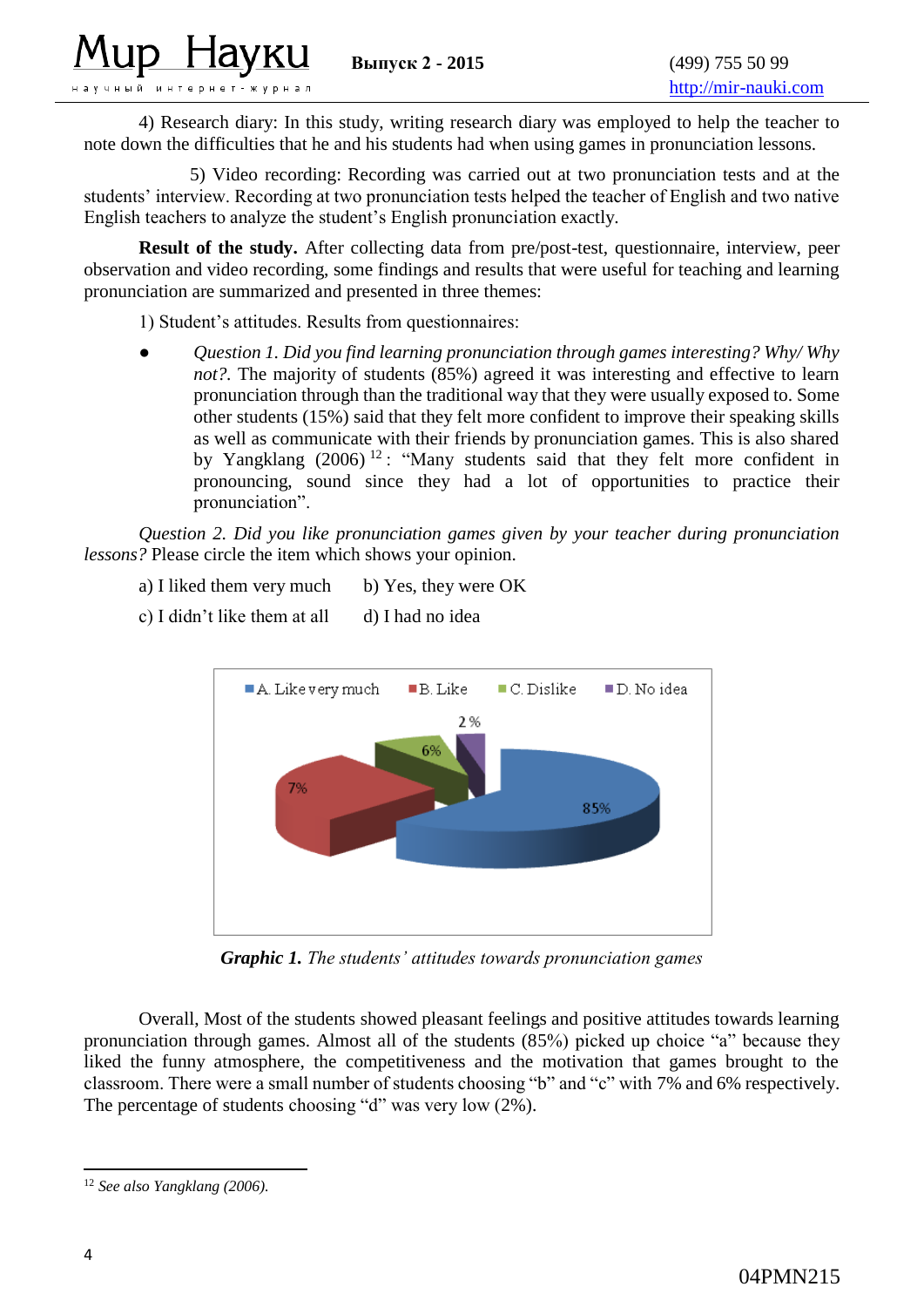

*Question 3. If possible, please put a tick against the games that you liked in your pronunciation lesson.* 

#### **Table 1**

| Teacher's games    | $Yes ( \checkmark )$ | <b>Computer games</b> | Yes $(\checkmark)$ |
|--------------------|----------------------|-----------------------|--------------------|
| Bingo              |                      | Hear it/ Find it      |                    |
| Noughts and        |                      | Phonics game          |                    |
| Crosses            |                      |                       |                    |
| Chinese chequers   |                      | Theme game            |                    |
| Phonetic crossword |                      | See it/Say it         |                    |

#### **Students' opinions about the game that they like in their pronunciation lesson**

Through the data collection, it can be said that a lot of students liked teacher's games more than computer games. Most of students (65%) liked games produced by the teacher such as: Bingo, Noughts and Crosses, Phonetic crossword, and Chinese chequers. Some other students (35%) liked computer games from Pronunciation Power I such as: Hear it/ Find it, Phonics game, Theme game, See it/ Say it.

#### **Table 2**

**The percentage of students and their favor towards computer games and teachers' games**

| <b>Games</b>    | <b>Students</b> | <b>Percentage</b> |
|-----------------|-----------------|-------------------|
| Computer games  |                 | 33.3%             |
| Teacher's games |                 | 67.3%             |

*Question 4. If the use of games in teaching English pronunciation is ineffective and boring, what do you think are reasons?* (*Put a tick* $\checkmark$ )

- Unclear explanation of the rule of games
- Unsuitable games for the students' level
- Lack of time for the games
- Lack of cooperation with the other students
- Others, please specify

Unclear explanations of the rule of games and unsuitable games for the students' level were two main reasons that made the use of games in teaching English pronunciation become less interesting and effective. Most of the students (74 %) agreed that the use of games in teaching pronunciation is ineffective and boring if the teacher did not explain instructions of playing game clearly. Some other students (26 %) stated that if the level of game was not considered seriously, the success of game would be failed.

*Question 5. To make the use of games in teaching English pronunciation more effective and interesting, what do you think the teacher should do? (Put a tick* $\checkmark$ )

- Explain the rule of games clearly
- Choose an appropriate game for the students' proficiency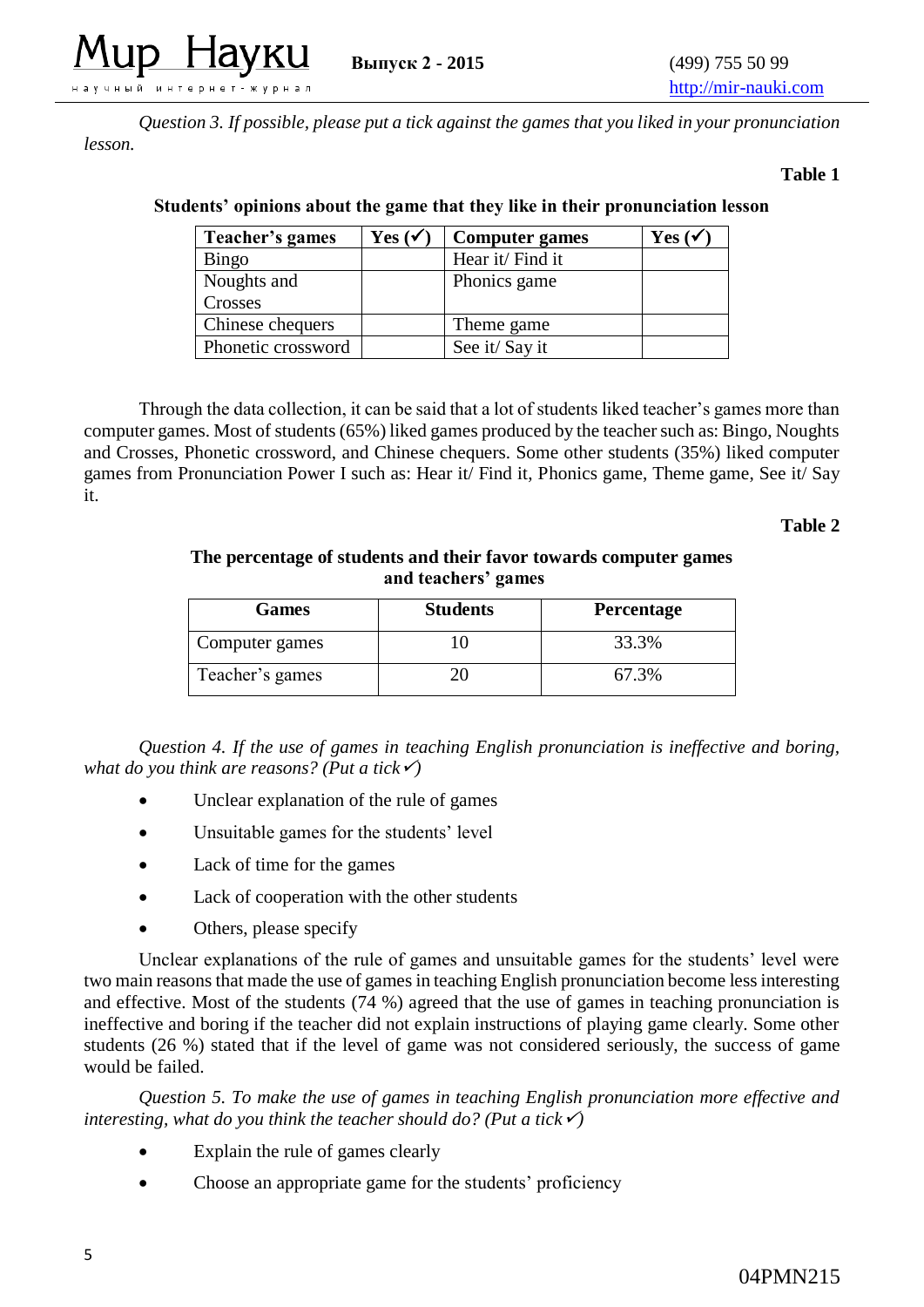**LUD** 

наўчный интерн

• Manage the class better Others, please specify

Havku

ет-журнал

It can be said that there were three main factors that decided the success of using games in teaching English pronunciation. Almost all of the students (86%) said that to make the use of games in teaching English pronunciation, the teacher should explain the rule of games clearly. Moreover, some others students (10%) emphasized that the pronunciation game should be selected suitably for their level and reach the goal of pronunciation lesson. In addition, a few students (4%) said that the teacher should manage the class much more. Otherwise, the class would be very noisy as a real market.

#### **2) Teacher's challenges and student's difficulties**

**Teacher's challenges.** The data of teacher's difficulties were collected from Peer Observation and Research Diary. Based on the data of Peer Observation of teacher's challenges for using games in the pronunciation lesson, the observers informed me that most of student liked pronunciation games. They were interested in my games more than computer games. However, I failed to make the rules of the games clear as much as it could be. Thus, some of the students did not keep up with the games. Moreover, I paid too much attention to the front and the middle of the class. I skipped the students sitting in the corners at the back of the class. I did not control the class well so the class was noisy. The observers said that the students used the mother tongue instead of English when they discussed with each other. In addition, some students were lack of cooperative attitudes with other members in the group. They remained inactive during the activity. Because of these, to some extent, the success of game was affected. When analyzing the Research Diary, the information was categorized into three items as follows:



*Graphic 2. Three main problems of pronunciation games*

Firstly, in terms of the game instructions, I realized that the success of the games greatly depends on the teachers' explanation about the rules of games. When I could not make the rules of games clear to the students, they kept asking me about it again and again. It took quite a lot of time of the activity. Besides, the students could not do the activity as it was targeted when they did not understand the playing rules clearly. Sometimes, I had to use mother tongue to explain to the students. Sometimes, students felt embarrassed and confused when they did not understand my instructions for games.

Secondly, regarding the choice for games, I should have modified the games I chose more carefully so that it would be more suitable for my students' level. When the level of the game was beyond the students' level, the game did not work to the most effective extent. The game should not be too easy or too difficult.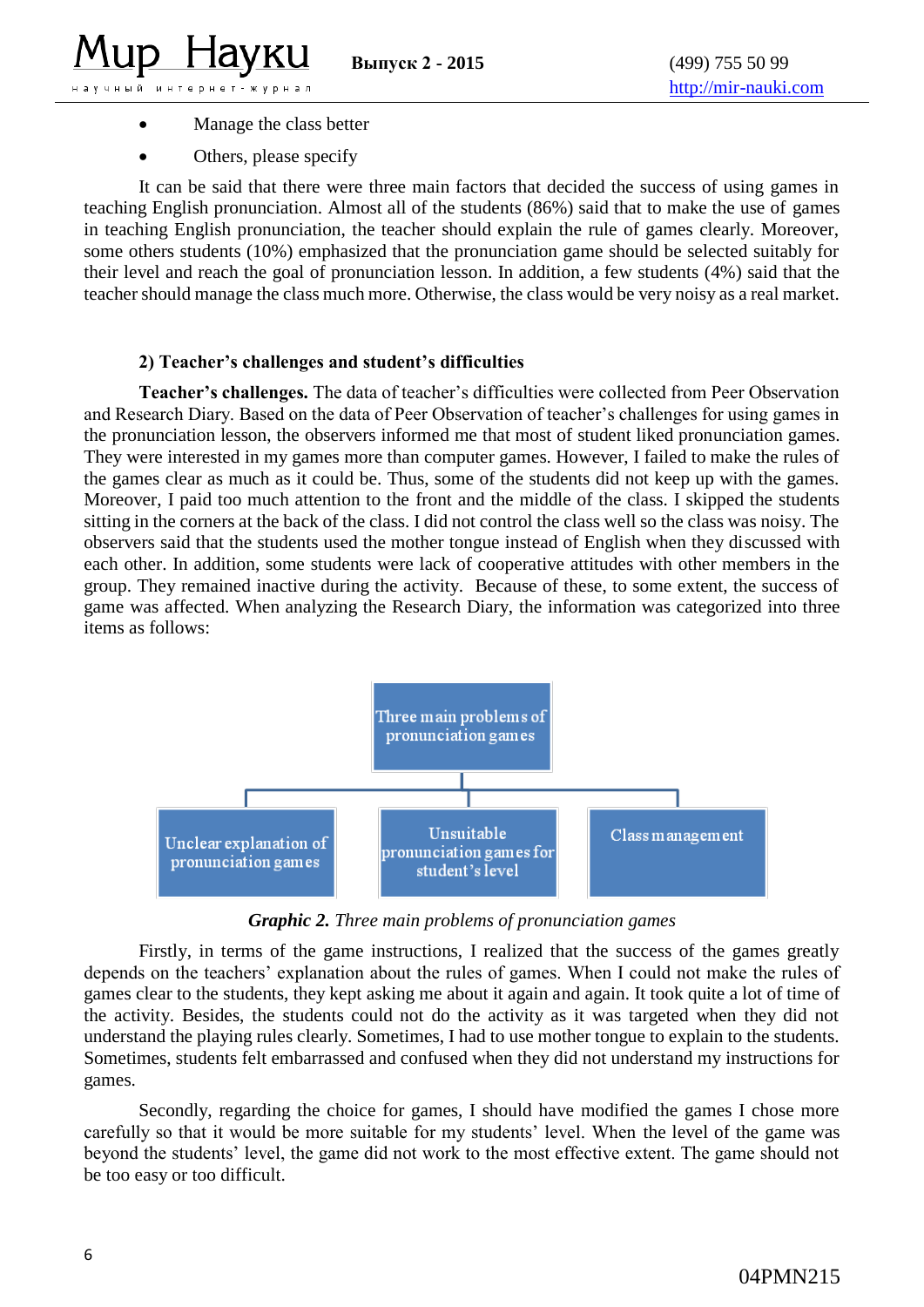

Finally, with reference to class management, because of the class size, it was a problem for me to manage the class well from the beginning to the end of the activity. The students were possibly so eager to play the games that they did not follow my command to stop the activity or keep silent to answer the games' questions for instances.

**Student's difficulties.** The student's difficulties for using games in pronunciation lessons were most revealed through the data collected from Interview. First of all, a few students had difficulties when they played pronunciation games. 4 out of 30 students did not understand the instruction or rule of games before playing pronunciation games. Some other students (3 out of 30) met several problems when they played pronunciation games from computer.



*Graphic 3. Three main students' problems in the pronunciation games*

Secondly, when students didn't understand the rules or instructions, they tended to use Vietnamese to ask their classmates to explain but if they still did not understand, they would ask the teacher. However, they usually avoided asking the teacher because they felt shy and unconfident.

## **3) Student's improvements**

It can be said that pronunciation games has brought many advantages to my class. When playing the games, my students felt relaxed and they were eager to learn pronunciation and take part in the activities in the class. Because of these, their pronunciation was improved positively.

Table 3 shows the information about the difference in the students' performance between their pre-test and post-test results.

#### **Table 3**

|                | Pretest              |         | Post test            |         | Students' improvement |         |
|----------------|----------------------|---------|----------------------|---------|-----------------------|---------|
| Group          | Number<br>of student | Percent | Number<br>of student | Percent | Number of<br>student  | Percent |
| G <sub>1</sub> | 11                   | 36.7%   | 02                   | 6.7%    | 09                    | 30%     |
| G2             | 16                   | 53.3%   | 08                   | 26.7%   | 08                    | 26.6%   |
| G <sub>3</sub> | 03                   | 10%     | 16                   | 53.3%   | 13                    | 43.3%   |
| G4             | 00                   | 0.0%    | 04                   | 13.3%   | 04                    | 13.3%   |

## **Overall calculation of leaners' scores**

Group 1 (G1): Bad students Group 2 (G2): Average students Group 3 (G3): Good students Group 4 (G4): Excellent student.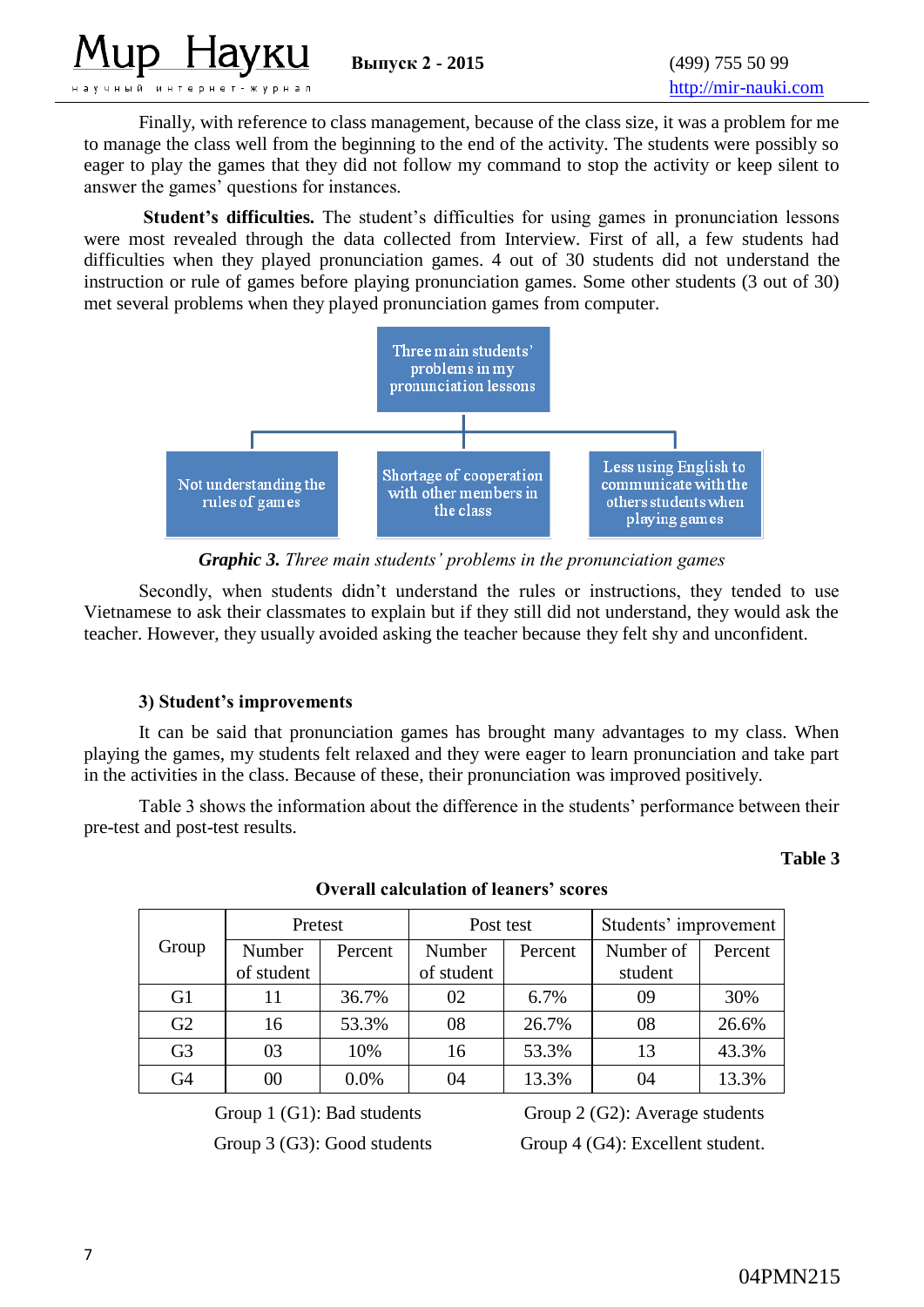

**Выпуск 2 - 2015** (499) 755 50 99

As can be seen from table 3, the students' English pronunciation would be improved dramatically after using pronunciation games. Especially, there was a significant increase in the number of G1 and G3 (30% and 43.3% respectively). The number of students in G2 reduced by a half (26.6%). Moreover, there was appearance of G4 (13.3%) which presented as a confirmation of the depth and width of the students' progress in English pronunciation.

**Conclusion and Suggestions.** Based on the data collected from the pronunciation pretest scores, post-test, questionaires, observation, video recording, it can be concluded that games have a positive effects on increasing in the students' motivation to pronounce and improving their pronunciation. After the 2 month course working with games, the second-year non-English major students of HUBT show their interest in the technique, which was quite unfamiliar to them in daily class room interaction. Actually, game has been newly implemented for students and the technique has gained a great deal of favor among those students.

As regards the English teaching context at HUBT, some principles of using games in teaching pronunciation should be paid attention. Furthermore, it is expected that the present study will provide a basis for further attempts to design a suitable oral syllabus and more effective techniques for teaching pronunciation to students in HUBT. The discussion of the results also indicates that the teachers at HUBT should think about the choice of oral activities with more suitable games to motivate students to pronounce English correctly in the classroom.